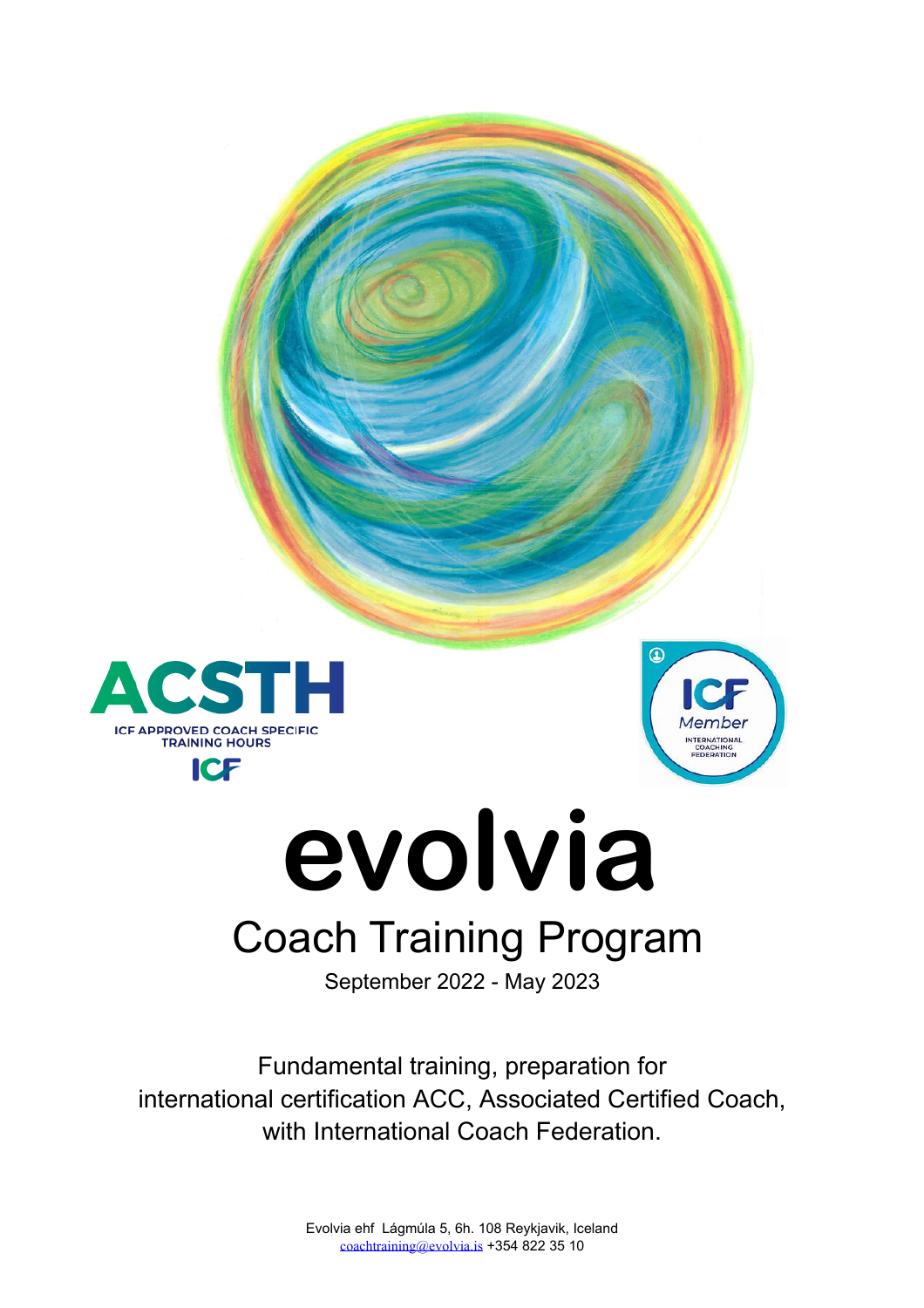# **evolvia**

## **About Evolvia ehf**

Evolvia ehf was founded in september 2008.

Founder is Matilda Gregersdotter, Master Certified Coach, MCC, International Coach Federation. The goal of Evolvia is to increase consciousness and competence in leadership, both in Iceland and other countries. Evolvia trains the methodology of coaching and facilitates several courses in Iceland and internationally both live and in online environment.

## **Definition of coaching**

Coaching is partnering with clients in thought-provoking and creative process that inspires them to maximize their personal and professional potential. Coaching honors the client as the expert in his/her life and work and believes that every client is creative, resourceful, and whole.

Standing on this foundation, the coach's responsibility is to:

- Discover, clarify, and align with what the client wants to achieve;
- Encourage client self-discovery;
- Elicit client-generated solutions and strategies; and
- Hold the client responsible and accountable.

Professional coaches provide an ongoing partnership designed to help clients produce fulfilling results in their personal and professional lives. Coaches help people improve their performances and enhance the quality of their lives.

 Coaches are trained to listen, to observe and to customize their approach to individual client needs. They seek to elicit solutions and strategies from the client; they believe the client is naturally creative and resourceful. The coach's job is to provide support to enhance the skills, resources, and creativity that the client already has.

 *Heimild: International Coach Federation*

## *Core Coaching Competencies of ICF*

- 1. Demonstrates Ethical Practice
- 2. Embodies a Coaching Mindset
- 3. Establishes and Maintains Agreements
- 4. Cultivates Trust and Safety
- 5. Maintains Presence
- 6. Listens Actively
- 7. Evokes Awareness
- 8. Facilitates Client Growth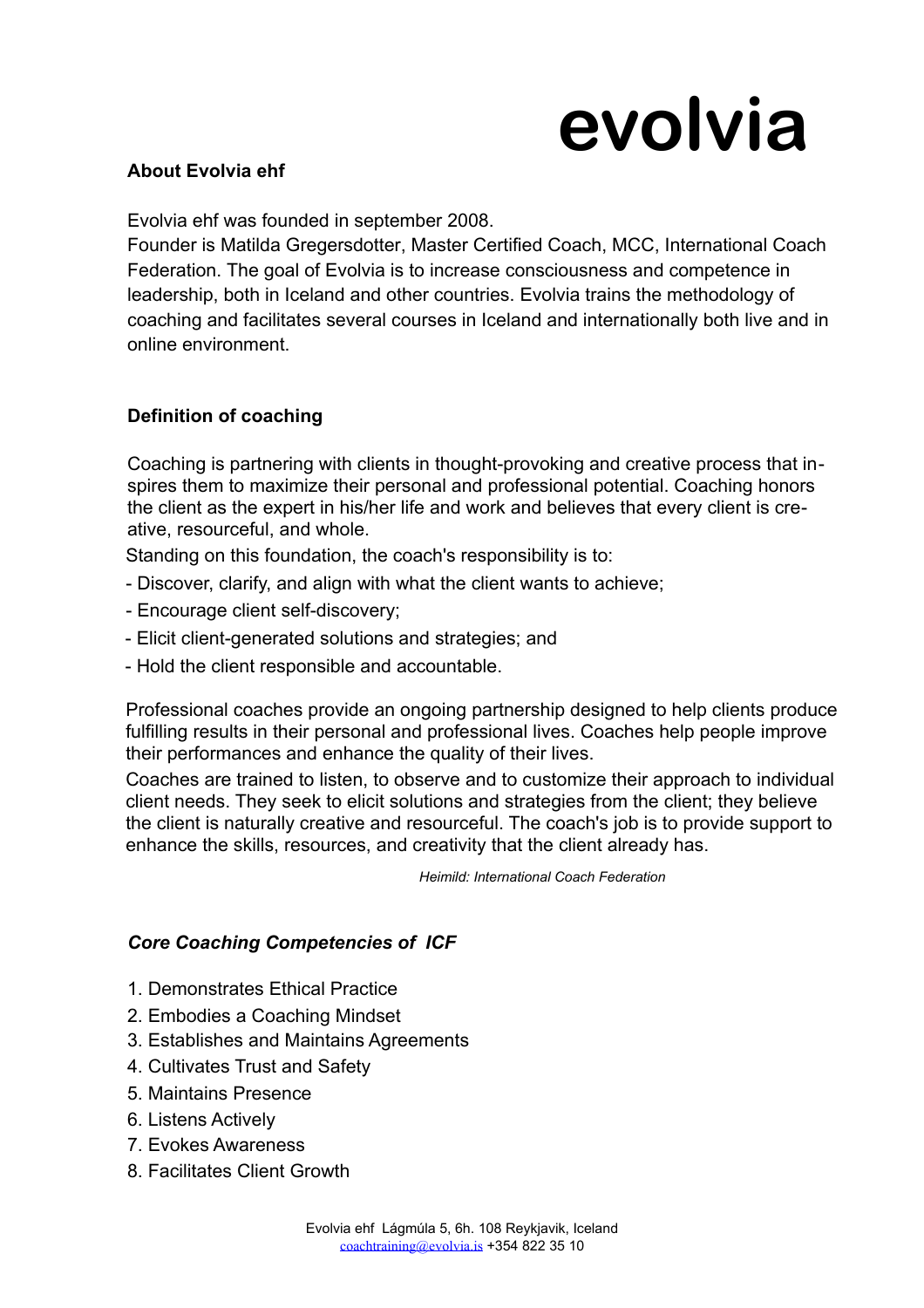# **evolvia**

# **Session 1, 2, 3, 4**

During the first two days we get to know each other and train the basic competencies of skillful coaching; *Creating Trust and Intimacy, Active Listening, Creating Awareness*  and *Coaching Agreement.* All the exersices are designed to give you an experience of each competency, live and real. After each exercise we discuss insights and learnings while adding theories and models for further understanding.The training is sincere, entertaining and challenging at the same time. In delivering coaching to somebody you, yourself, is the tool. This kind of training demands a great interest in self-reflection and developing yourself. You will be send home to practise coaching with people in your life

#### **Session 5, 6, 7, 8**

After a month of practise in your life and with day 1 and 2 behind you, we discuss *Meeting Ethical Guidelines and Professional Standards* and *Establishing the Coaching Agreement.* Coaching is a new profession developing and needs to be presented with care and professionally. The ethics of the profession is a clear necessary which we look into. The Coaching Agreement exist to create clarity and effectiveness in the relationship between coach and coachee. We look into how the Coaching Agreement is used while in each session and over the whole timeperiod of a coaching contract. We keep exercising *Creating Awareness* which includes understanding feedback and reflection. *Designing Actions* is a part of the coaching conversation which can not be excluded. Without actions performed in the coachees life or work environment, the coaching is not effective.

#### **Session 9, 10, 11, 12**

Well into the program we exercise the meaning of *Coaching Presence, Direct Communication and Planning and Goal-Setting.* You will notice how many levels there are to enhance your skills in each core coaching competency. Coaching Presence is crucial for a great quality of coaching, we practise and research. Direct Communication is rather unusual and is a part which adds the challenge in coaching process. Direct Communication demands a high level of presence and understanding of how the coachee learns and develop. Planning and Goal-Setting is used for the whole period of the coaching contract but also in each session.

#### **Session 13, 14, 15, 16**

We look into what is meant by *Powerful Questioning* and *Managing Progress and Accountability*. Each participants develop their own plan of how to develop their own coaching skills. We play and exercise with different ways of using coaching. The program ends with testing the skills of the participants in delivering coaching for the qualities of the program. You will also participate in mentor coaching and exercises coaching between training sessions with participants in the program.